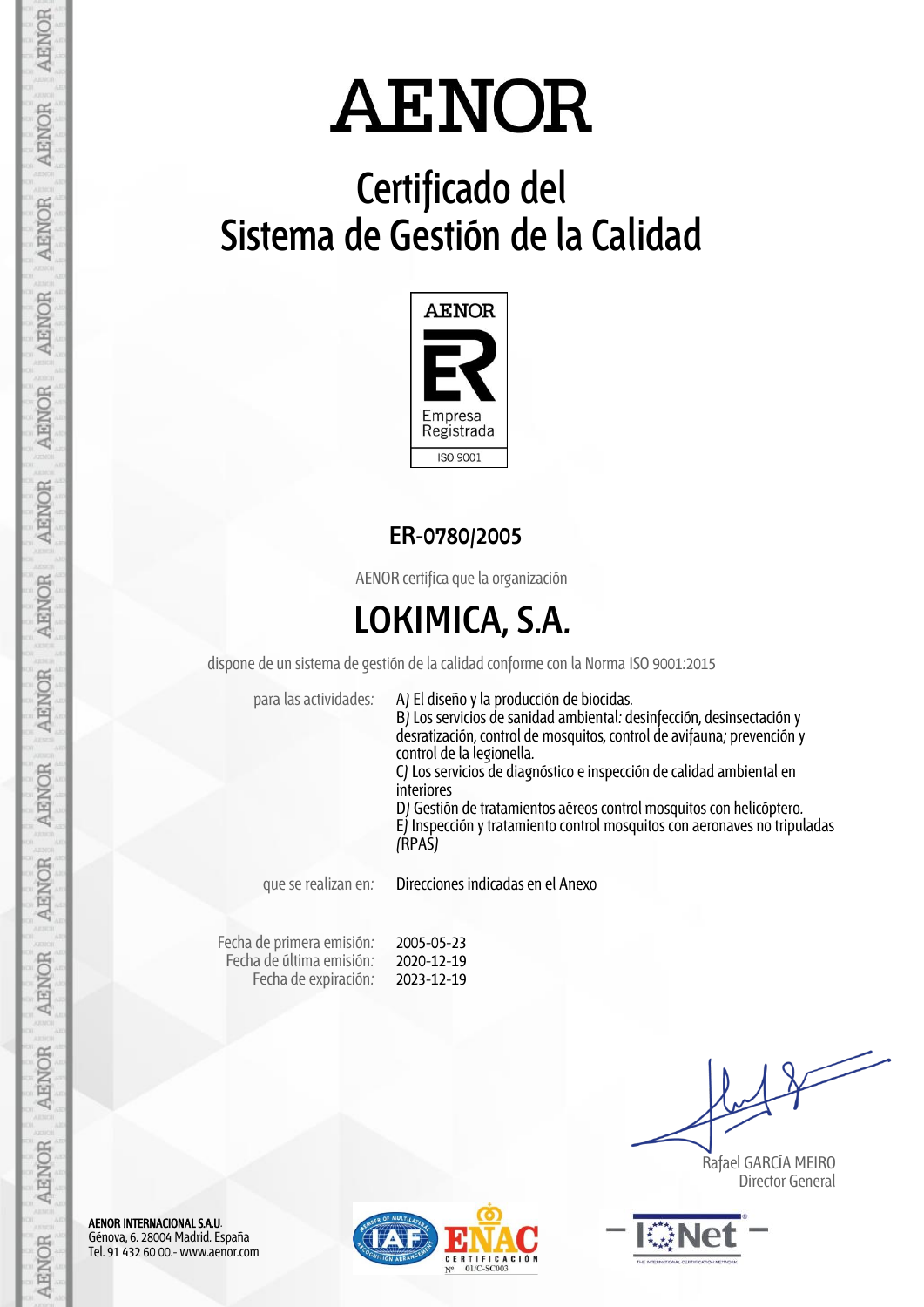# **Certificado del Sistema de Gestión de la Calidad**



**ER-0780/2005**

## **Anexo al Certificado**

Establecimientos: A, B, C, D, E) OFICINAS CENTRALES. PI PLA DE LA VALLONGA, CL 8, 1 Y 3 BUZON 151. 03006 - ALICANTE B,C) DELEGACIÓN VALENCIA. PI CATARROJA, CL 20, NAVE 3. 46670 - CATARROJA (VALENCIA) B,C) DELEGACION VALENCIA. RONDA AUGUSTE Y LOUIS LUMIERE, Nº 23 - NAVE 10. 46980 - PATERNA (VALENCIA) B,C) DELEGACIÓN MURCIA. PI EL OESTE, Nº 9, NAVE 12. - MURCIA B,C,) DELEGACIÓN MALLORCA. CL CAN CALAFAT, 53, P1 Nave 28. 07199 - PALMA DE MALLORCA (ISLAS BALEARES) B,C) DELEGACIÓN BARCELONA. CL FERRO, 3. 08038 - BARCELONA B, C) DELEGACION ALMERIA. PI EL REAL, CL MOJANA - NAVE 6. 04628 - ANTAS (ALMERIA) B,C) DELEGACIÓN CASTELLÓN. PI CIUDAD DEL TRANSPORTE, CL ITALIA, 180. 12006 - CASTELLON B,C) DELEGACION ALBACETE. PI CAMPOLLANO, AV CUARTA, 78- NAVE 4. 02007 - ALBACETE B, C) DELEGACION MADRID. PI VENTORRO DEL CAN, CL VALDEMORILLO, 51 B. 28925 - ALCORCON (MADRID)

Fecha de primera emisión: Fecha de última emisión: Fecha de expiración:

2005-05-23 2020-12-19 2023-12-19

 Rafael GARCÍA MEIRO Director General



AENOR INTERNACIONAL S.A.U. Génova, 6. 28004 Madrid. España Tel. 91 432 60 00.- www.aenor.com

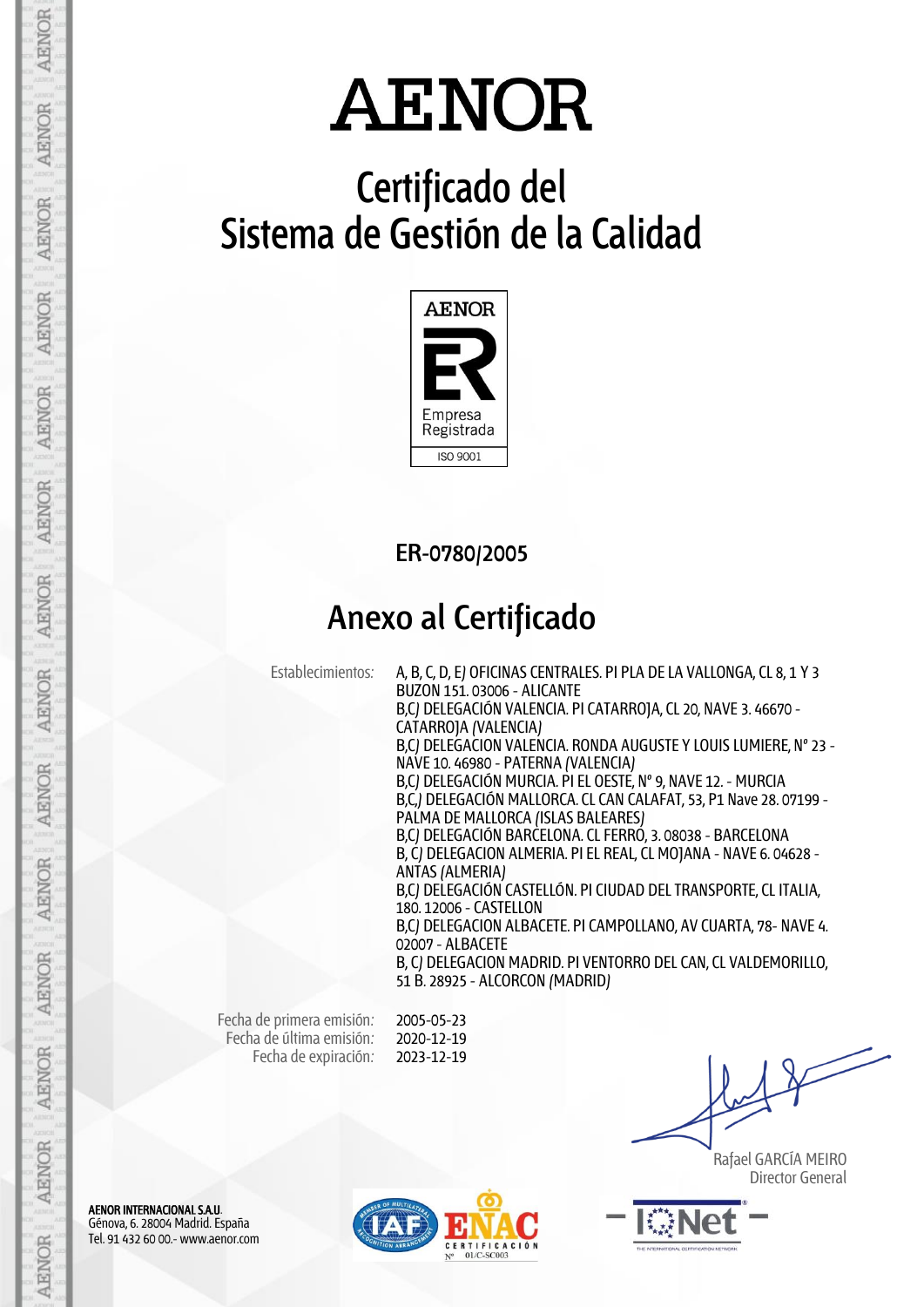| <sup>(R)</sup>                          |  |
|-----------------------------------------|--|
| THE INTERNATIONAL CERTIFICATION NETWORK |  |

# *CERTIFICATE*

*AENOR has issued an IQNet recognized certificate that the organization:*

## *LOKIMICA, S.A.*

#### *SEE ADDRESSES SPECIFIED IN ANNEX*

*has implemented and maintains a*

#### *Quality Management System*

*for the following scope:* 

*A) Design and production of biocides.*

*B) The services of environmental health, (pest control desinfection, cleaning of insects and rat-extermination, mosquito control, bird control), legionellosis prevention and control. C) The diagnostic and inspection services for indoor environmental quality. D) Management of aerial treatments mosquito control with helicopter. E) Inspection and treatment mosquito control with Remotely Piloted Aircraft System (RPAS)*

*which fulfills the requirements of the following standard*

#### *ISO 9001:2015*

*First issued on: 2005-05-23 Last issued: 2020-12-19 Validity date: 2023-12-19*

This attestation is directly linked to the IONet Partner's original certificate and shall not be used as a stand*alone document*

### *Registration Number: ES-0780/2005*

*Alex Stoichitoiu President of IQNet*



*Rafael GARCÍA MEIRO Chief Executive Officer*

IQNet Partners\*:

AENOR *Spain* AFNOR Certification *France* APCER *Portugal* CCC *Cyprus* CISQ *Italy* CQC *China* CQM *China* CQS *Czech Republic* Cro Cert *Croatia* DQS Holding GmbH *Germany* EAGLE Certification Group *USA* FCAV *Brazil* FONDONORMA *Venezuela* ICONTEC *Colombia* Inspecta Sertifiointi Oy *Finland* INTECO *Costa Rica* IRAM *Argentina* JQA *Japan* KFQ *Korea* MIRTEC *Greece* MSZT *Hungary* Nemko AS *Norway* NSAI *Ireland NYCE-*SIGE *México* PCBC *Poland* Quality Austria *Austria* RR *Russia* SII *Israel* SIQ *Slovenia*  SIRIM QAS International *Malaysia* SQS *Switzerland* SRAC *Romania* TEST St Petersburg *Russia* TSE *Turkey* YUQS *Serbia*

\* The list of IQNet partners is valid at the time of issue of this certificate. Updated information is available under www.iqnet-certification.com